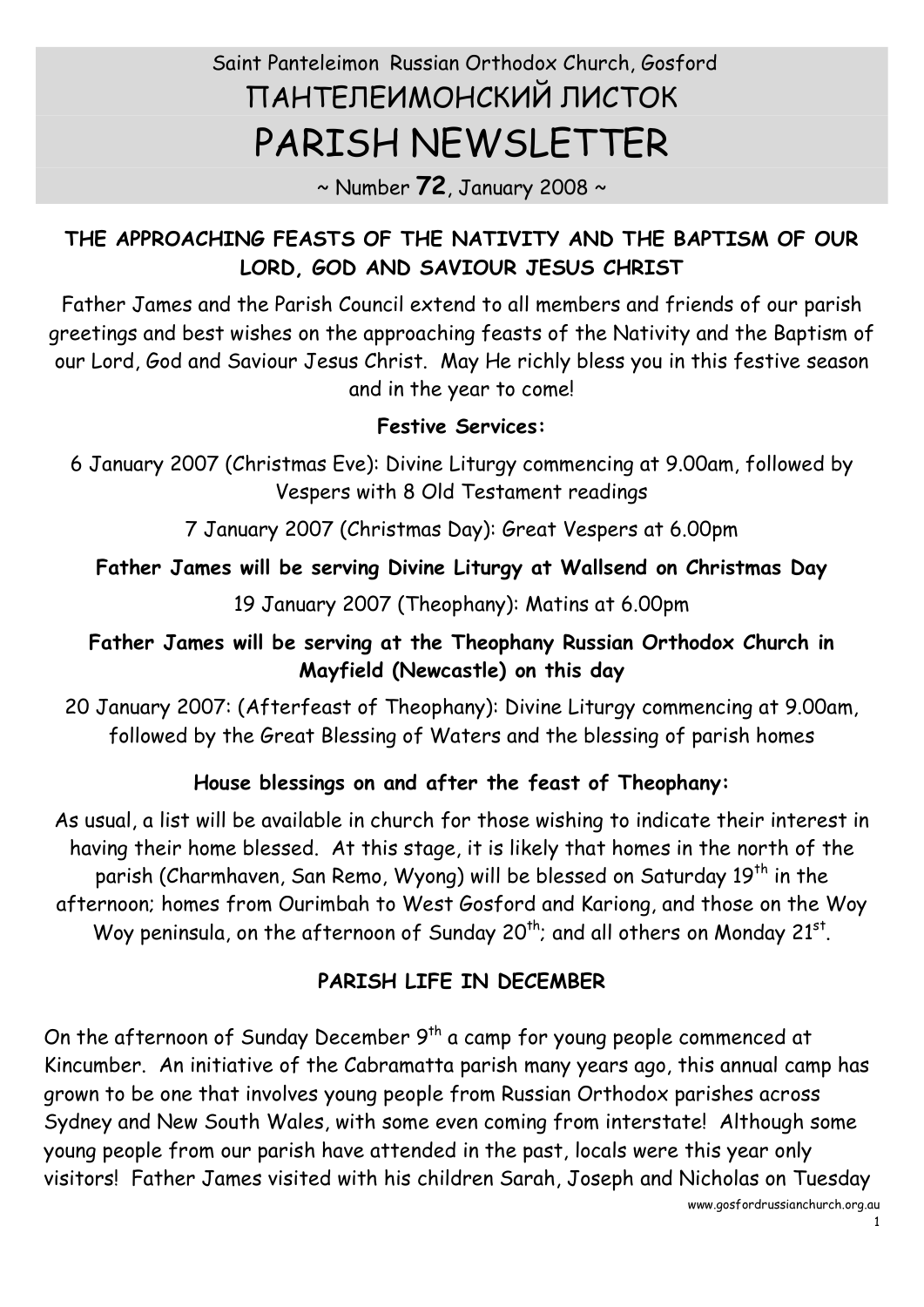December 11<sup>th</sup>. At the request of Father Boris Ignatievsky, the rector of the Cabramatta parish, Father James gave a talk to the older children about the origins and beliefs of Protestant Christianity and ways in which the young people could respond to challenges to their Orthodox Christian faith.

The  $40^{\text{th}}$  day after the birth of baby Peter fell on December  $11^{\text{th}}$ , and so Father James read the appointed prayers for Matushka Marie and baby before Matins on the evening of Saturday December 15<sup>th</sup>. Matushka is now back singing with the choir once again.

In the last week of 2007, Father James and his daughters Sarah and Anna attended the Diocesan Youth Conference, with Chris Dowling also attending on one day. An article elsewhere in this newsletter gives more information about the conference.

At most services in December the Epistle has been read in both languages by Chris Dowling. George Karmadonoff remains our senior reader, and he will read in Slavonic on Sunday mornings whenever possible. Chris will read in Slavonic at weekday services and in George's absence, and has also taken on responsibility for reading the Epistle in English. Bill Reid will continue to read the service of the Sixth Hour (just before the beginning of Divine Liturgy) and the Lives of Saints whilst the clergy receive Holy Communion.

Our last service for 2007 was on Sunday December  $30<sup>th</sup>$ , the day of commemoration of the Holy Forefathers. Although a fifth Sunday in that month, the service was not in English, Matushka Marie still needing to attend to a new baby far too much to be able to conduct the choir. Our regular choir sang on the day, and we were fortunate to have Deacon Constantine Moshegev and Subdeacon Martin Naef and their families visiting from Croydon. This was Father Constantine's first visit to our church.

In previous issues of this newsletter it had been reported that Subdeacon Martin would be ordained to the diaconate on December 25<sup>th</sup> 2007 in order to serve our parish and at Croydon. For various logistical reasons the ordination has been postponed until Saturday January 26<sup>th</sup>, 2008, and will take place at Croydon. God willing, Father James will be attending to represent our parish.

Parish Council will not be meeting during January 2008. A number of administrative projects are underway, however, with an inventory of church property, a new website,<br>and a number of administrative guidelines expected to be completed by the beginning of February. The parish financial records will be audited this month in preparation for the Annual General Meeting in February. We also hope to receive our new vestments and other new church items from Russia this month.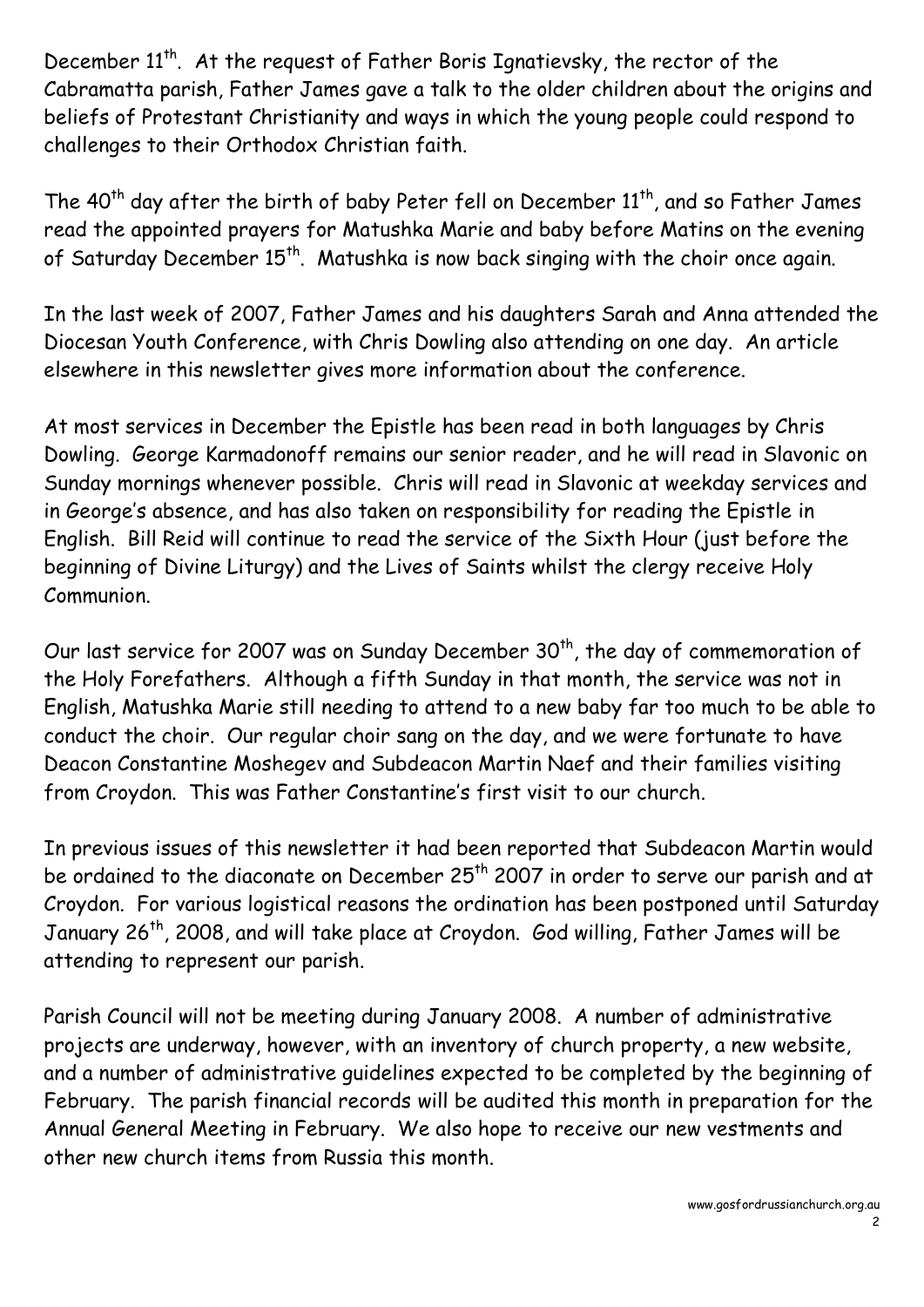#### **CHURCH CLEANUP ON DECEMBER 22 nd**

On Saturday December 22nd a number of people gathered at the church in order to give it a good clean-up before the Christmas and Theophany services. The church was cleaned and prepared beautifully for the services ahead. After a morning of solid work those present shared a Lenten lunch prepared by Olga Petroff. Victor Bendevski was able to use the morning to install two large and much-needed shelves in the storage area upstairs from the kitchen, thereby providing space for the large containers in which our church vestments are stored. Many thanks to all who came and assisted!

#### **2007-2008 NATIVITY EPISTLE OF HIS HOLINESS PATRIARCH ALEXY II OF MOSCOW AND ALL RUSSIA to Hierarchs, Pastors, Monastics and All Faithful Children of the Russian Orthodox Church**

What shall we offer Thee, O Christ, Who for our sakes hast appeared on earth as man? Every creature made by Thee offers Thee thanks. The angels offer Thee a hymn; the heavens a star; the Magi, gifts; the shepherds, their wonder; the earth, its cave; the wilderness, the manger: and we offer Thee a Virgin Mother. O God Who wast before the ages, have mercy upon us!

Sticheron on 'Lord, I have cried' at Vespers on the Feast of the Nativity of Christ

Dearly beloved in the Lord, Most Reverend Archpastors, all those in the priestly, diaconal and monastic ranks, pious laypeople – all faithful children of our Holy Orthodox Church!

We are now following the wise men of old, guided by the star of Bethlehem, to the manger of the divine Child – Our Lord Jesus Christ. We remember how the Magi 'rejoiced with exceeding great joy, and when they were come into the house, they saw the young Child with Mary His Mother, and fell down, and worshipped Him: and when they had opened their treasures, they presented unto Him gifts; gold, and frankincense and myrrh' (Matthew 2:10-11). As we come to the feast of the Nativity of Christ, we should ask ourselves: what can we bring to the manger which now receives Him Who cannot be contained?

He does not need our pride, neither our glory nor our material achievements. As dust in His sight are vain thoughts, earthly anxieties, all the attempts of people to exalt themselves above others. May our chief gift to the Saviour of the world, born of the Virgin, be strong and sincere faith – the faith, an example of which was given by the most pure Virgin Mary when she said to the Archangel who brought her the good news of the Incarnation: 'Behold the handmaid of the Lord, be it unto me according to Thy word' (Luke 1:38). Today many people are accustomed to think that simply by the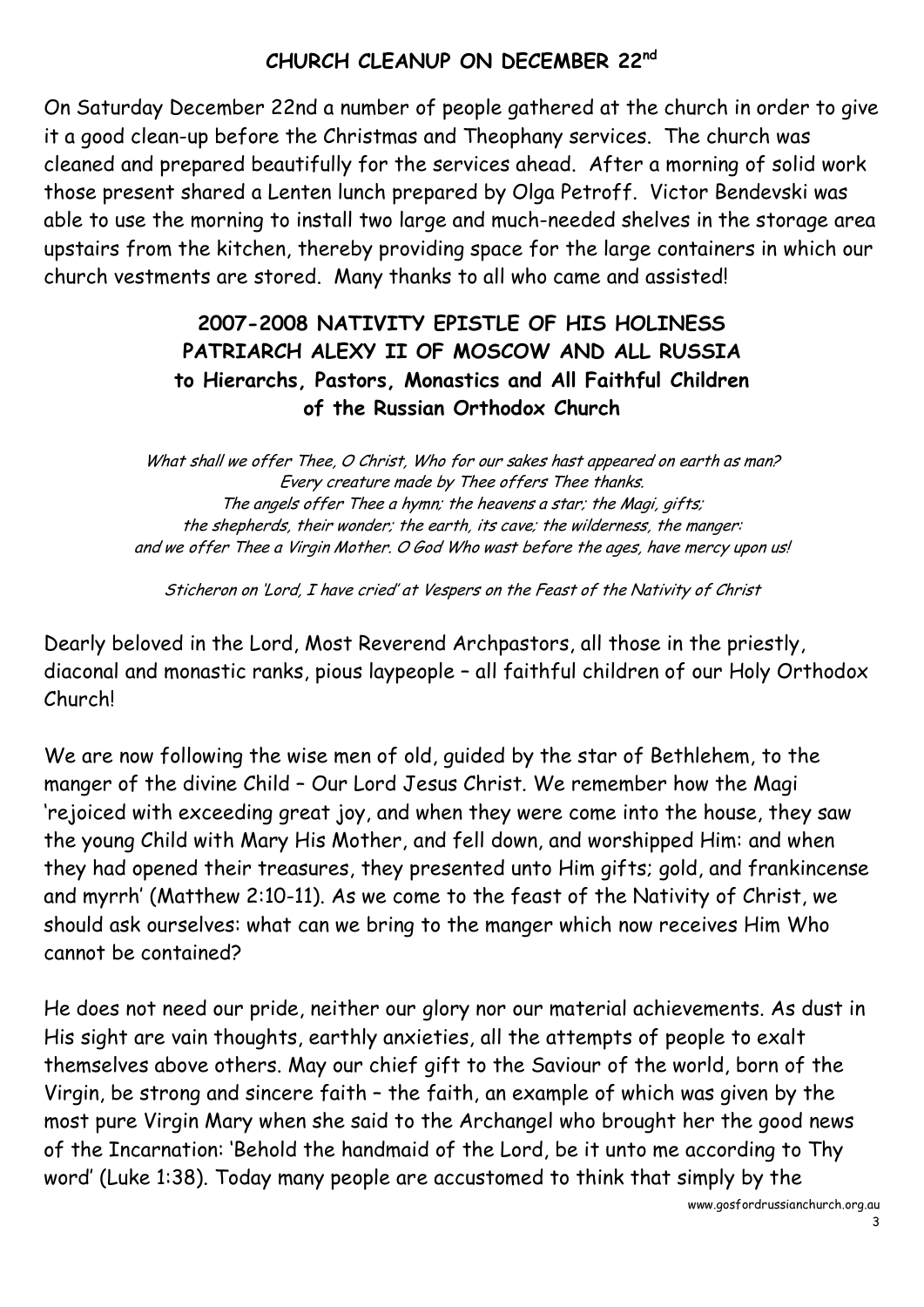exercise of their free and independent reason they can achieve happiness and rightly build their own personal lives and that of society as a whole. The Church, however, in the centuries of her existence, has many times seen how those who become proud and distance themselves from God in the end are unhappy and pitiable. On the other hand, the example of the Most Holy Mother of God shows the heights to which the person who gives himself wholly to the will of God can attain. 'The Virgin Mary', says St Ephrem the Syrian, 'is the daughter of the Light, since through her the Light illumined both the world and those dwelling therein'. May we with faith bring to the world the Light which is Our Lord Jesus Christ!

May another gift that we can bring to the manger of Bethlehem be love – warm and active love one for another and for all the people around us. Let us take these words of Christ as a guide for every day of our lives, 'By this shall all men know that ye are My disciples, if ye have love one to another' (Jn 13, 35). Let us do works of love and mercy for the sake of those who today are alone and in difficult circumstances, who are suffering, who are in despondency and despair – such people are always with us.

The mutual love of parents and children, strengthened by love for God and their neighbours, has always been the foundation of strong Christian families. The coming year in our Motherland will be the 'Year of the Family', and in the many other countries where our Church serves God, concern for the family is likewise of the very greatest importance. It is absolutely necessary for us, as faithful children of the Church of Christ, to show such zealous concern. The whole of society and especially young people have once again to discover this simple and eternal truth: where there is no love, mutual responsibility, readiness to bring one's whole life as a gift to those whom one loves – there is neither happiness nor fullness of life. Divorces, abortions, striving for wealth and endless amusements, forgetting about one's own children, who so often are deprived of parental tenderness and a proper upbringing – all this turns the life of the individual and of the whole nation into a joyless existence, filled with the reproaches of conscience. If love were to reign in the family, together with faith, the joy of mutual dedication and support, then there would be many more happy people among us and the destiny of our nations would change for the better.

Dearly beloved, in the past year the Lord has blessed His Church with peace, joy and success in many works undertaken for the salvation of the people of God. On the feast of the Ascension of the Lord the fullness of unity was restored between the Moscow Patriarchate and the Russian Church outside of Russia, to which belongs a significant part of our church people, scattered throughout different countries of the world. Now we are once again one Church, strengthened by communion in prayer and Sacrament,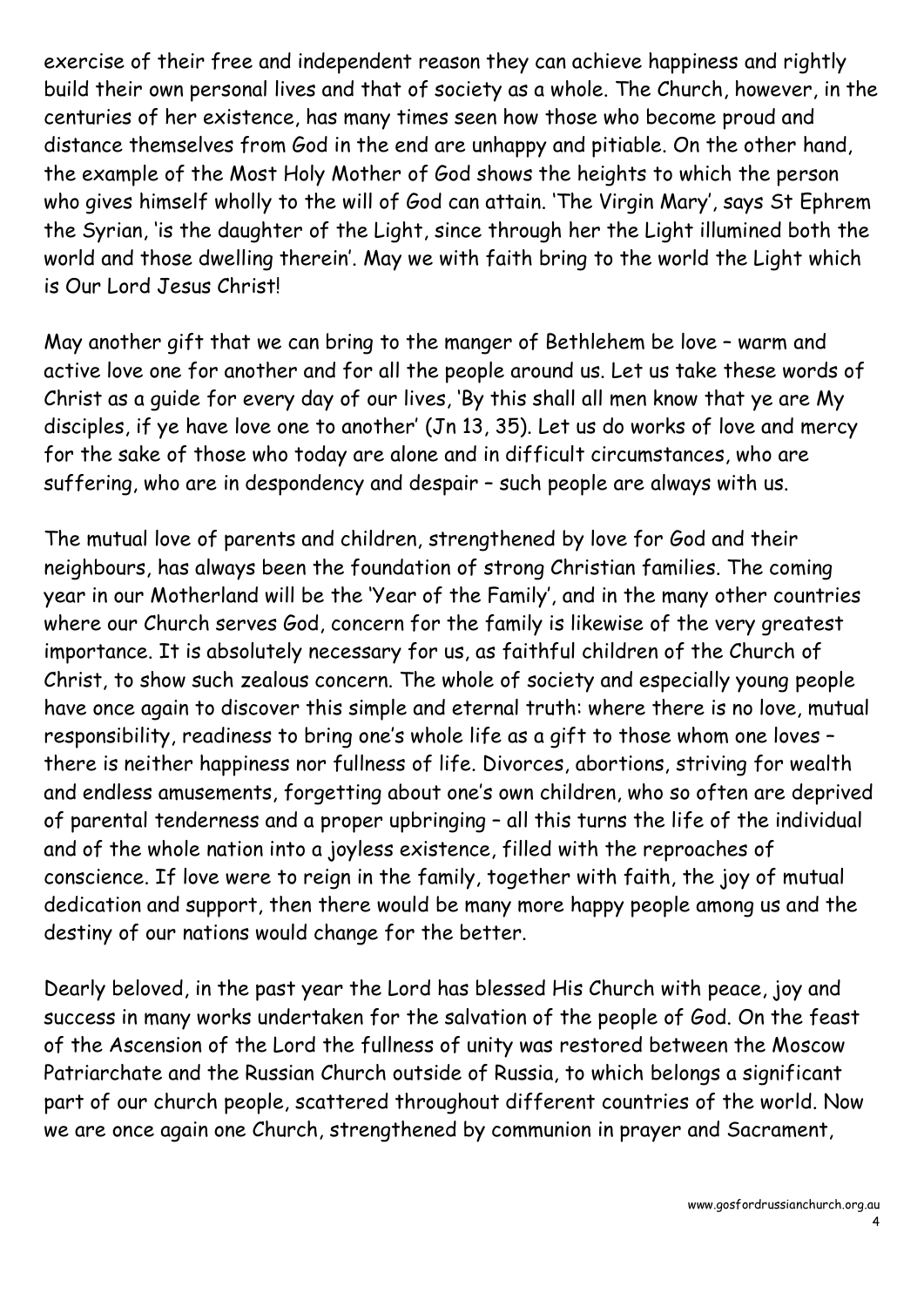bearing witness to Holy Orthodoxy not only in our Motherland, but 'even unto the ends of the earth' (Acts 1:8).

The holy relics of Saint Luke, the Apostle and Evangelist, were brought to the territory of our Church, as were those of Saint Spiridon of Tremithus and Saint John Chrysostom. The relics of the Right-believing Prince, Saint Alexander Nevsky, were taken from St Petersburg to Moscow, and thence to various towns linked historically to the earthly struggles of the heavenly protector of our Motherland. Very many faithful children of our Church came to our Orthodox churches to venerate these saints, pleasing to God, to receive from them spiritual comfort and blessings and healing of spiritual and physical illnesses.

The 600th anniversary of the repose of our Venerable Father Savvas of Storoyevsk, a disciple of Saint Sergius, an intercessor for pious Russian leaders and an instructor of monastics, was celebrated with the active participation of the Orthodox people. We prayed before the wonderworking 'Reigning' icon of the Mother of God on the 90th anniversary of its appearing, for a better future for Russia and for the correction of its historical path. The 90th anniversary of the restoration of the Patriarchate in our Holy Church was observed prayerfully and with due ceremony. A memorial cross dedicated to the memory of the many hundreds of New Martyrs and Confessors of Russia, as well as the thousands and thousands of innocent people murdered during the years of the regime that was fighting against God, was brought from the monastery of Solovki to Moscow, to the Butovo range, where thousands of sufferers for faith and truth met a martyr's death. May God grant that the memory of their struggles may strengthen our people on the path of spiritual renewal!

During the past year, by the mercy of God, I was able frequently to celebrate divine services in the metropolitan city of Moscow and to visit the parishes and monasteries of the Moscow region. I also visited Valaam, where I consecrated a skete in honour of the Smolensk icon of the Mother of God. The Lord enabled me to visit our Church's dioceses of Vologda, Izhevsk and Korsun, and to witness to spiritual values and the social mission of Orthodoxy before the members of the Parliamentary Assembly of the Council of Europe in Strasbourg. During meetings with State officials and people of different faiths and convictions I spoke about our faith, which enlightens and transfigures the world.

The peoples who are spiritually cared for by the Russian Orthodox Church are advancing steadily on the path of spiritual rebirth. On this path many successes have already been achieved. Life, however, also brings us difficulties, trials and temptations. In the past year there was more than one attempt to divide us on national, political or social lines.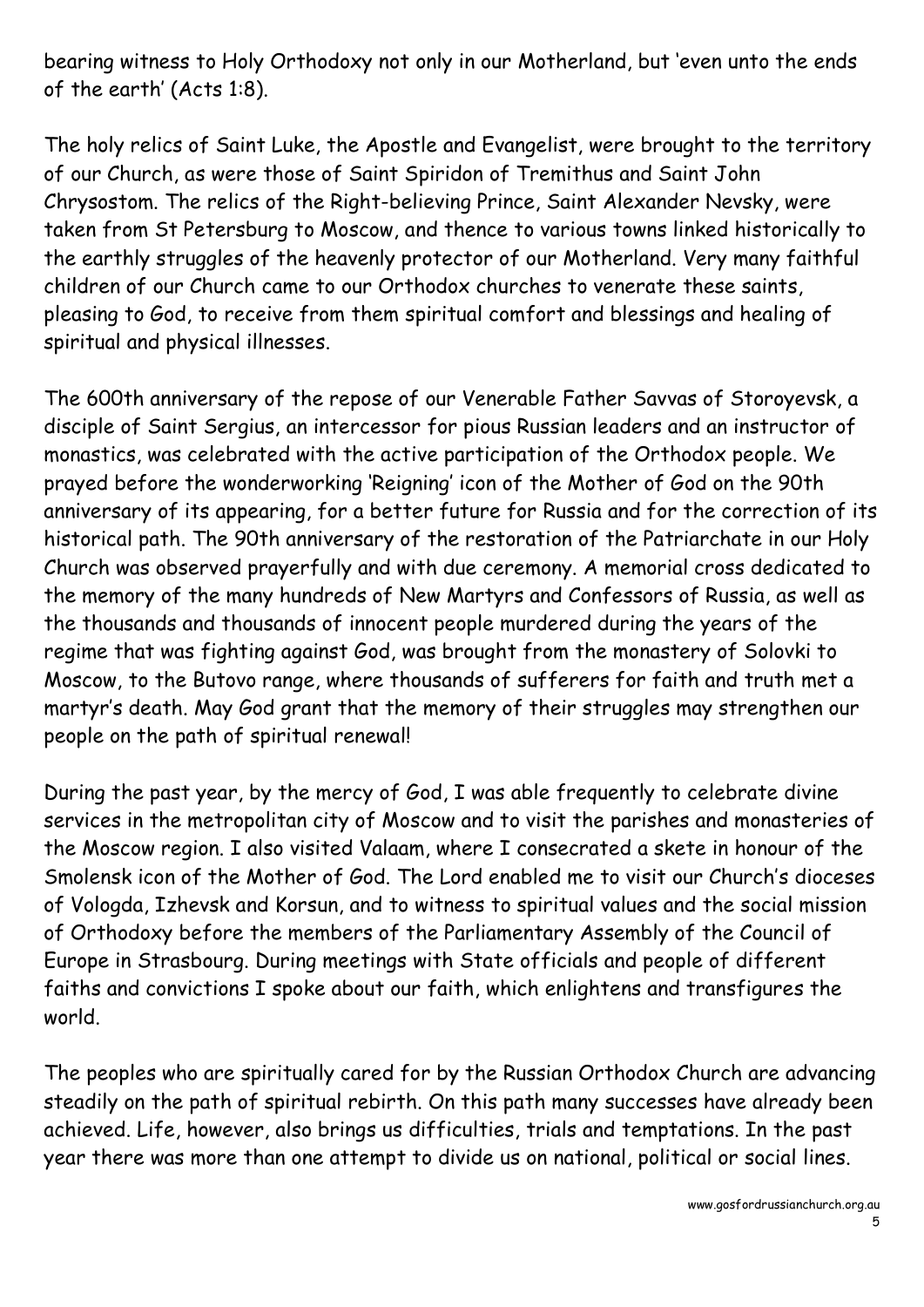The Church, which is always with her people in both their joys and their sorrows, always reminds them of this: only unity makes us strong, free, and able to transform the world. The conciliar unity of the people, from which neither Church nor State can separate itself, becomes for our society the foundation of all good action. We pray for this unity and we are trying to strengthen it.

Let us keep holy also the unity of our Church, the 'unity of the Spirit in the bond of peace' (Ephesians 4:3). At the present radiant feast we recognise, with all the depths of our hearts and of our understanding, that it is precisely to unity that the Lord Who was born for us at Bethlehem calls us. 'How much good', writes Saint Basil the Great, 'has the Incarnation of the Saviour brought us; for human nature, divided and scattered into thousands of pieces, according to its strength is again brought into unity, both with itself and with God'.

Most Reverend Archpastors, dear fathers, brothers and sisters, I congratulate all of you with the feast of the Nativity of Christ and with the coming New Year. May the light of the star of Bethlehem always illumine our souls, giving us strength to follow the path of Christ Himself. May He give us health, peace and spiritual strength and lead us on the difficult paths of this life. May the coming year of the grace of Our Lord be for the Holy Church and for the people of our country peaceful, constructive and fruitful.

The grace of Our Lord Jesus Christ be with you all. Amen (1 Thessalonians 5:28).

+ALEXY Patriarch of Moscow and All Russia

> The Nativity of Christ, 2007-2008 Moscow

NOTE: Copies of Archbishop Hilarion's Nativity Epistle in Russian and in English are included as inserts to this Newsletter.

# **43 rd ANNUAL RUSSIAN ORTHODOX YOUTH CONFERENCE**

This year's Russian Orthodox Youth Conference - the 43<sup>rd</sup> annual conference - was held at the Crosslands Conference Centre in Galston, not far from Hornsby in Sydney's north. The guest speaker was Hieromonk James (Corazza), a clergyman from San Francisco. Lectures were given by Hieromonk James from San Francisco; Archpriest Gabriel Makarov from Brisbane; Archpriest Nicholas Karipoff from Melbourne; Varia Karipoff, a young woman from Melbourne researching drug and alcohol use in the Russian community; Nadia Crittenden, an Orthodox Christian psychologist from Wollongong;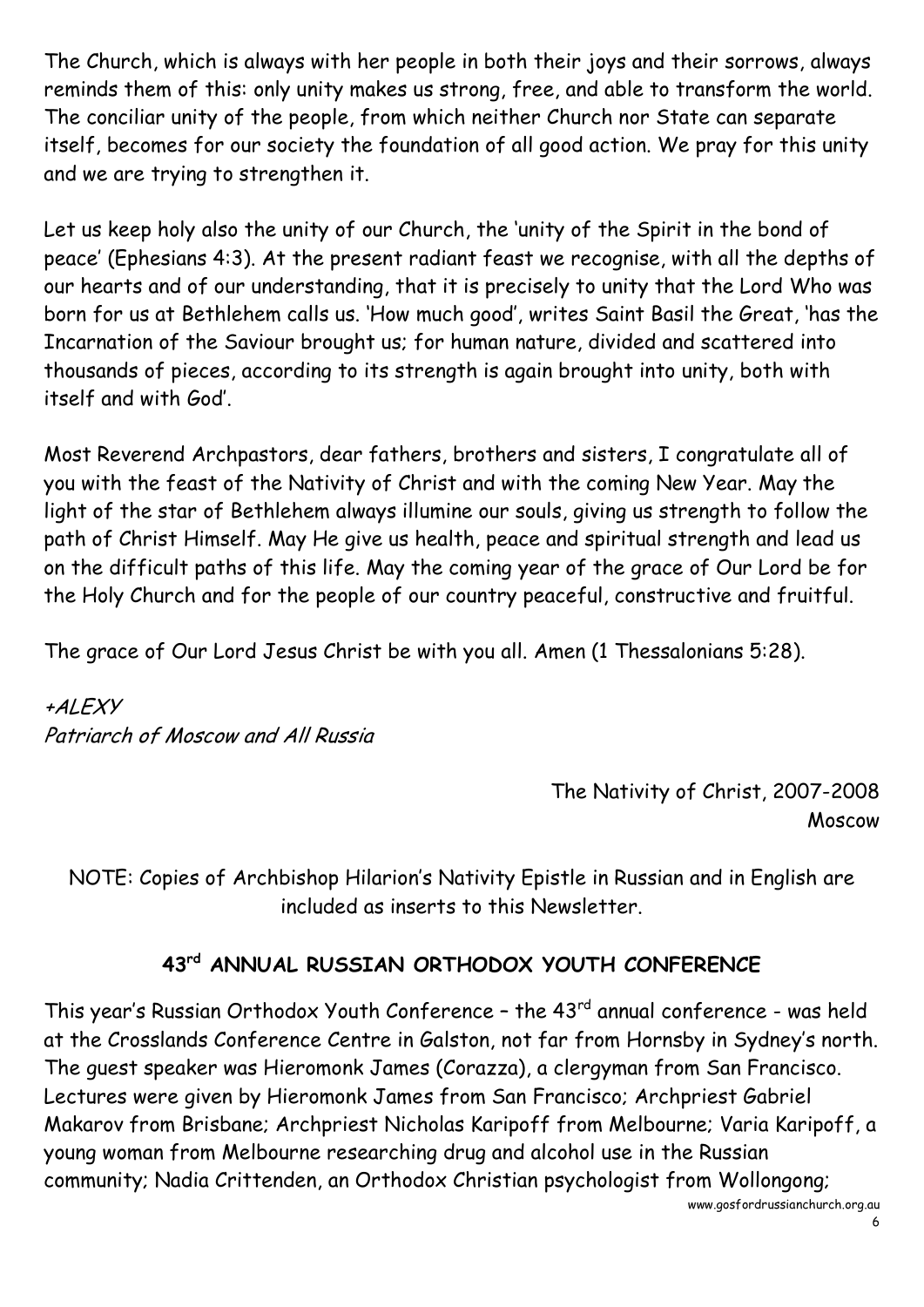Deacon Constantine Moshegev from Croydon; Rev. Dr Sergei Shirokov of the Centre for Mission Studies in Moscow; and Father James from Gosford. Father James' lecture built on some of the material earlier presented to the Children's camp. Titled "Orthodoxy and Contemporary Christianity", in it he discussed how Orthodoxy could be defended from attacks on it by other Christians and how Orthodoxy could respond to contemporary challenges. The text of most lectures should be posted online at www.rocoryouth.net in the near future.

As in previous years, the conference was a good opportunity for young Russian Orthodox people (14 years and older) from around Australia and New Zealand to meet, form friendships, share ideas, and learn more about their faith. It also gave a number of the clergy an opportunity to discuss matters of mutual pastoral concern. God willing, next year's conference will be in Brisbane.

#### **ORTHODOX LIFE: EXPLANATION OF AN ICON FREQUENTLY PLACED IN THE CENTRE OF THE CHURCH**



It is common in this parish to find a certain icon often placed in the centre of the church for veneration, an example of which is given here. One can find the same icon in a number of other Russian Orthodox parishes in the Sydney region: Strathfield, Croydon, Cabramatta, and Fairfield, to name a few. Although it appears to many to be the same icon, the image displayed is in fact one of a set of 52 icons, each one depicting the saints or historical events commemorated in a given week. This icon is placed in the centre of the church if the church does not have a suitable icon of the saint or feast commemorated on a particular day, with the relevant icon moved to the front. The sets used in our parishes were originally produced before the Russian Revolution, and so do not depict those saints glorified during the  $20<sup>th</sup>$  Century (like Saint

Seraphim of Sarov, or Saint John of Kronstadt. We have ordered a new, updated set from Russia, one that we expect will arrive this month. As the Slavonic text makes it hard for many to read and recognise which saint is which, it would perhaps be helpful if we used some sort of indicator to show the saint being commemorated. The example shown depicts the feast days and saints commemorated between December  $25<sup>th</sup>$  and 31st, beginning with the Nativity of Christ, or Christmas.